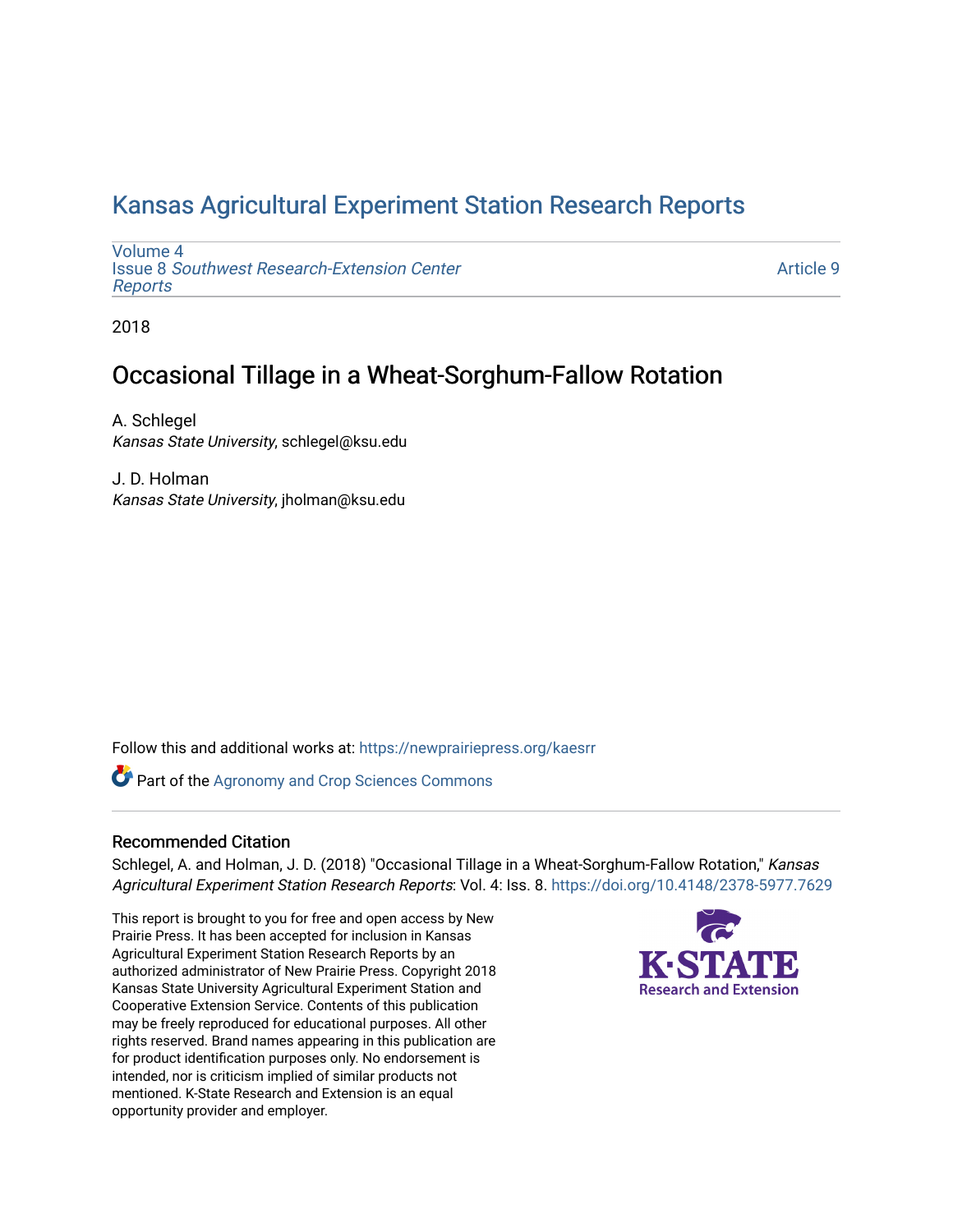# Occasional Tillage in a Wheat-Sorghum-Fallow Rotation

### **Abstract**

Beginning in 2012, research was conducted in Garden City and Tribune, KS, to determine the effect of a single tillage operation every 3 years on grain yields in a wheat-sorghum-fallow (WSF) rotation. Grain yields of wheat and grain sorghum were not affected by a single tillage operation every 3 years in a WSF rotation. Grain yield varied greatly by year from 2014 to 2017. Wheat yields ranged across years from mid-20s to 80 bu/a at Tribune and about 10 (hail damage) to near 60 bu/a at Garden City. Grain sorghum yields ranged from less than 60 to greater than 140 bu/a, depending upon year and location. In no year or location, were grain yields significantly affected by a single tillage operation. This indicates that if a single tillage operation is needed to control troublesome weeds, that grain yields will not be significantly affected. Furthermore, if weed populations were high enough to cause yield reductions, then tillage might improve yields.

### Keywords

wheat-sorghum-fallow rotation, occasional tillage in rotations, tillage, southwest Kansas

### Creative Commons License



This work is licensed under a [Creative Commons Attribution 4.0 License](https://creativecommons.org/licenses/by/4.0/).

### Cover Page Footnote

This research was supported in part by the Ogallala Aquifer Program, a consortium between USDA Agricultural Research Service, Kansas State University, Texas AgriLife Research, Texas AgriLife Extension Service, Texas Tech University, and West Texas A&M University.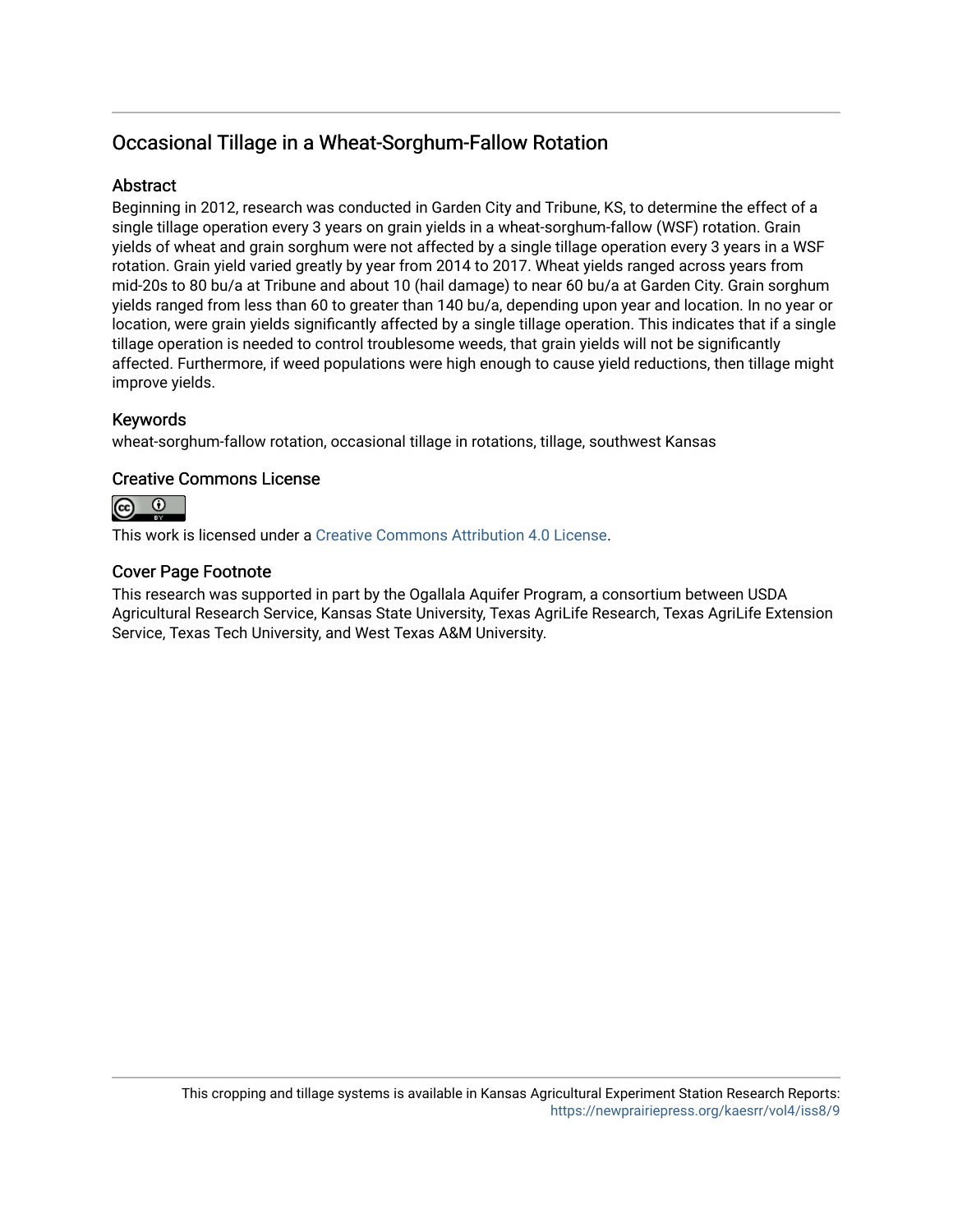

# 2018 SWREC Agricultural Research

# Occasional Tillage in a Wheat-Sorghum-Fallow Rotation

# *A. Schlegel and J. Holman*

### **Summary**

Beginning in 2012, research was conducted in Garden City and Tribune, KS, to determine the effect of a single tillage operation every 3 years on grain yields in a wheatsorghum-fallow (WSF) rotation. Grain yields of wheat and grain sorghum were not affected by a single tillage operation every 3 years in a WSF rotation. Grain yield varied greatly by year from 2014 to 2017. Wheat yields ranged across years from mid-20s to 80 bu/a at Tribune and about 10 (hail damage) to near 60 bu/a at Garden City. Grain sorghum yields ranged from less than 60 to greater than 140 bu/a, depending upon year and location. In no year or location, were grain yields significantly affected by a single tillage operation. This indicates that if a single tillage operation is needed to control troublesome weeds, that grain yields will not be significantly affected. Furthermore, if weed populations were high enough to cause yield reductions, then tillage might improve yields.

# Introduction

Previous research has shown lower dryland wheat and grain sorghum yields with reduced tillage compared with no-tillage in a wheat-sorghum-fallow (WSF) rotation. The reduced tillage systems generally used four or more tillage operations in the 3-yr rotation. With increased incidence of herbicide resistant weeds, the use of a complete no-tillage system may not be economical and tillage may be needed for effective control. The objective of the research project is to determine the effect of a single tillage operation every 3 years on grain yields in a WSF rotation.

# **Procedures**

Research on occasional tillage intensities in a predominantly no-tillage WSF rotation at the Kansas State University Southwest Research-Extension Center research stations at Garden City and Tribune was initiated in 2012. The three tillage treatment intensities in this study are a single tillage in May or June during fallow, a single tillage after wheat harvest, and a complete no-tillage system. A sweep plow was used for all tillage operations. When needed, herbicides were used to control weeds during fallow for all treatments. All treatments used herbicides for in-crop weed control. All other cultural practices (variety/hybrid, seeding rate, fertilization, etc.) were the same for all treatments.

# Results and Discussion

Weeds were effectively controlled in all treatments and there were no visual differences in weed population across treatments.

Kansas State University Agricultural Experiment Station and Cooperative Extension Service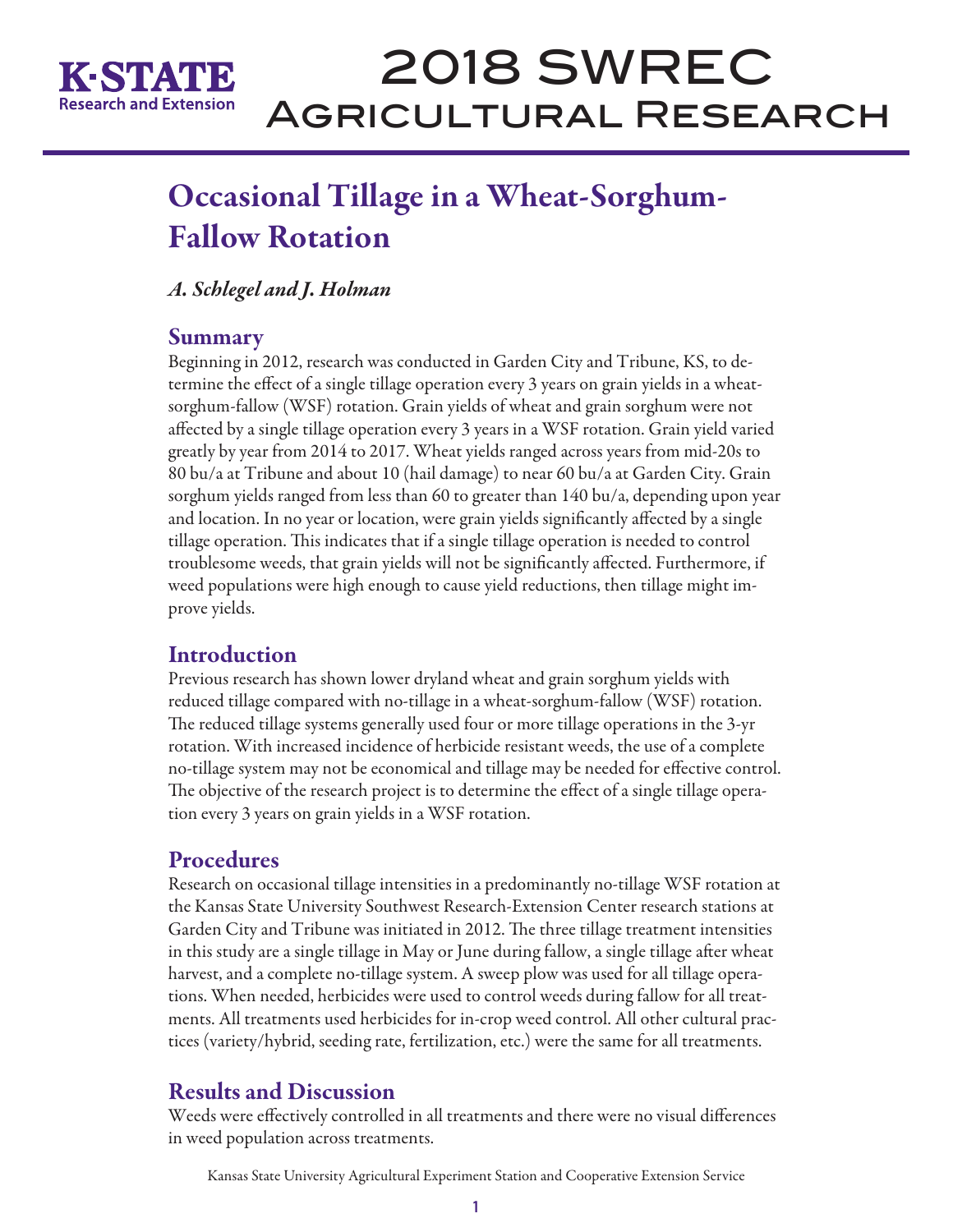At Tribune, wheat yields were 27 to 30 bu/a in 2017 compared with 75 to 80 bu/a in 2016 (Table 1). Yields were reduced by wheat streak mosaic in 2017. There were no significant yield differences among tillage treatments in any year or across years. Grain sorghum yields were greater in 2017 than in any previous years ranging from 141 to 147 bu/a (Table 2). Similar to wheat, there were no significant yield differences among tillage treatments in any year or averaged across years.

At Garden City, wheat yields in 2017 were 19–23 bu/a (Table 3), and wheat yields were reduced in the fall of 2016 by wheat streak mosaic and dry conditions. Wheat yields in 2014 were severely reduced by hail. There were no significant yield differences among tillage treatments in any year or averaged across years. Grain sorghum yields in 2017 were less than half the yield of 2016 (Table 4), due to dry conditions late in the growing season. Similar to wheat, there were no significant yield differences among tillage treatments in any year or averaged across years.

In other research (Schlegel et al., 2018), reduced tillage systems produced lower yields than a complete no-tillage system in a WSF rotation. However, in this study, a single tillage operation in a 3-yr WSF rotation did not affect wheat or grain sorghum yields from 2014 to 2017 at Garden City or Tribune, KS.

### Acknowledgment

This research was supported in part by the Ogallala Aquifer Program, a consortium between USDA Agricultural Research Service, Kansas State University, Texas AgriLife Research, Texas AgriLife Extension Service, Texas Tech University, and West Texas A&M University.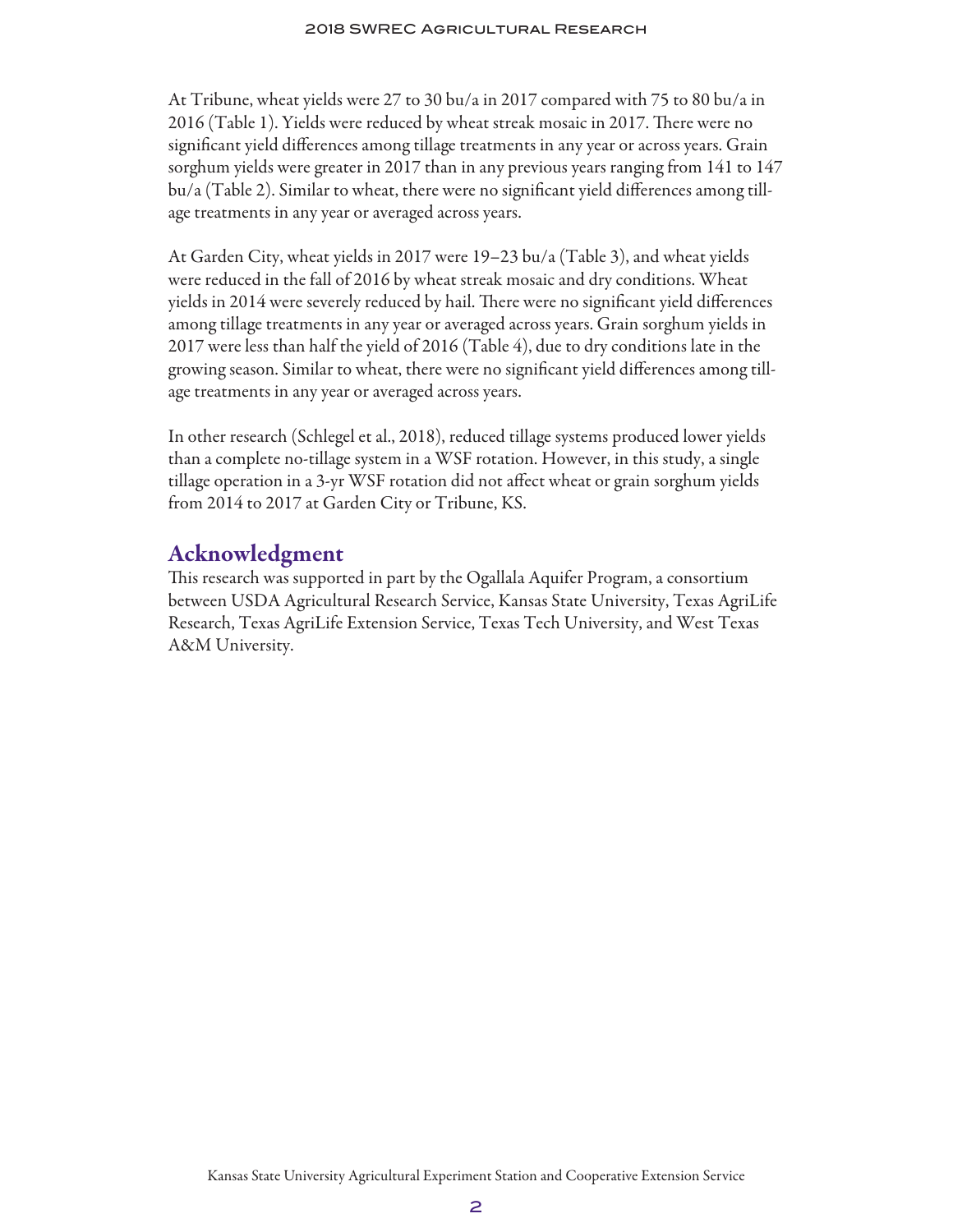|                        | Year  |       |       |       |         |
|------------------------|-------|-------|-------|-------|---------|
| Tillage                | 2014  | 2015  | 2016  | 2017  | Average |
|                        |       |       | bu/a  |       |         |
| No-tillage             | 28    | 24    | 75    | 30    | 39      |
| June in fallow         | 26    | 25    | 80    | 27    | 39      |
| July post-harvest      | 24    | 23    | 75    | 29    | 38      |
|                        |       |       |       |       |         |
| ANOVA (P > F)          |       |       |       |       |         |
| No-tillage vs. tillage | 0.381 | 0.983 | 0.350 | 0.162 | 0.657   |
| June vs. July          | 0.551 | 0.555 | 0.053 | 0.588 | 0.221   |
| Year                   |       |       |       |       | 0.001   |
| Year $\times$ tillage  |       | ---   |       |       | 0.419   |

Table 1. Grain yield response of dryland wheat to a single tillage operation (sweep plow) in a 3 year wheat-sorghum-fallow rotation grown from 2014 to 2017 near Tribune, KS

ANOVA = analysis of variance.

| Table 2. Grain yield response of dryland grain sorghum to a single tillage operation |
|--------------------------------------------------------------------------------------|
| (sweep plow) in a 3-year wheat-sorghum-fallow rotation grown from 2014 to 2017 near  |
| Tribune, KS                                                                          |

|                        | Year                   |          |          |          |          |  |
|------------------------|------------------------|----------|----------|----------|----------|--|
| Tillage                | $2014^a$               | $2015^a$ | $2016^a$ | $2017^b$ | Averageb |  |
|                        | $bu/a$ --------------- |          |          |          |          |  |
| No-tillage             | 77                     | 133      | 129      | 147      | 122      |  |
| June in fallow         | 84                     | 124      | 131      | 145      | 118      |  |
| July post-harvest      | 79                     | 118      | 129      | 141      | 115      |  |
| ANOVA (P > F)          |                        |          |          |          |          |  |
| No-tillage vs. tillage | 0.445                  | 0.095    | 0.852    | 0.338    | 0.126    |  |
| June vs. July          | 0.395                  | 0.404    | 0.617    | 0.386    | 0.479    |  |
| Year                   |                        |          |          |          | 0.001    |  |
| Year $\times$ tillage  |                        |          |          |          | 0.093    |  |

ANOVA = analysis of variance.

Note: Due to treatment change on August 31, 2016 (does not effect no-tillage):

a June in fallow and July post-harvest yields are two plots averaged together per block.

b June in fallow and July post-harvest yields are one plot per block.